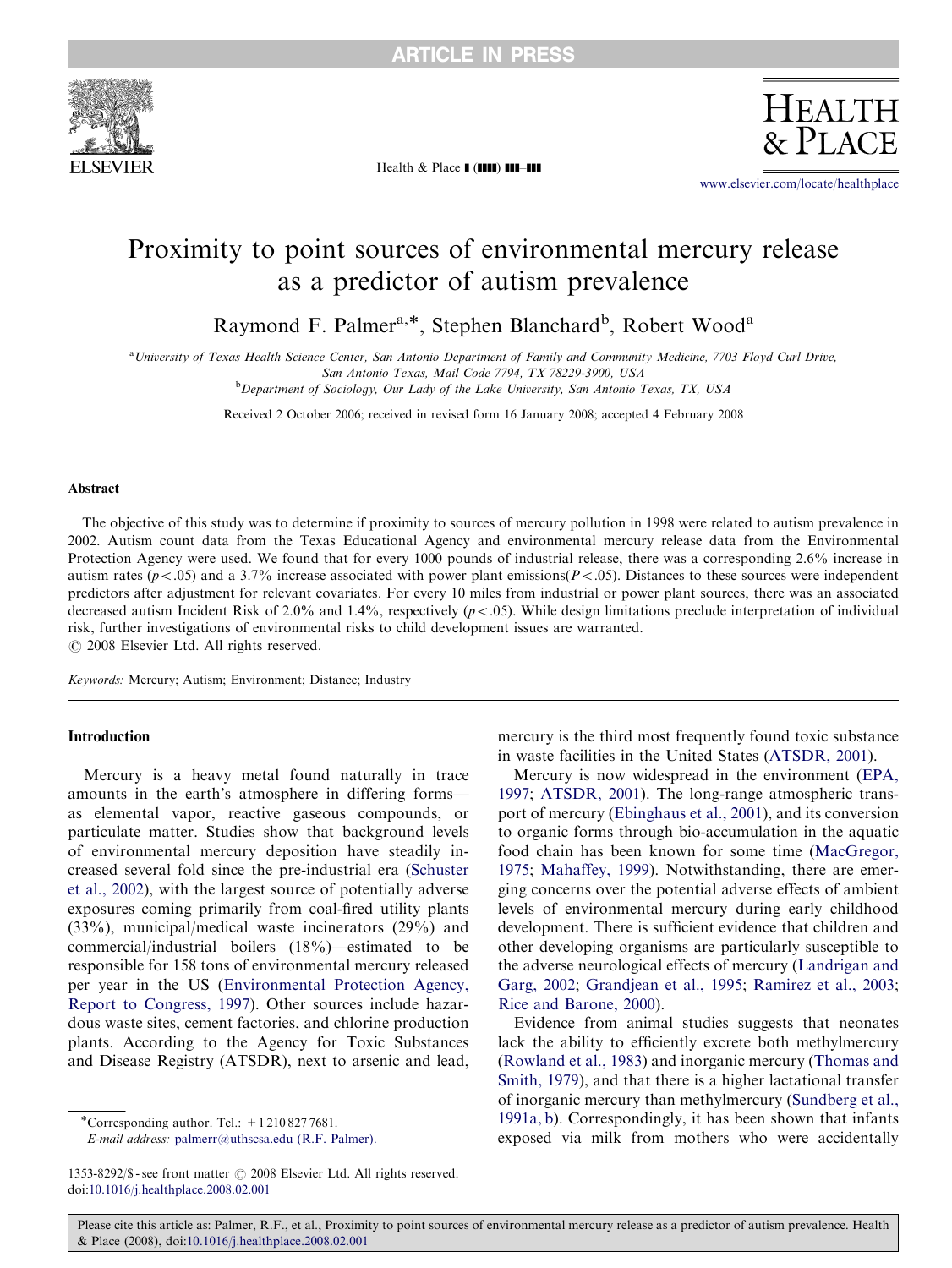poisoned by methylmercury-contaminated bread in Iraq accumulated higher mercury concentrations in their blood than did their mothers ([Amin-Zaki et al., 1988](#page-5-0)) and the Faroe Island studies show that hair mercury concentrations in infants increased with the duration of the nursing period ([Grandjean et al., 1994\)](#page-6-0). It has also been shown that maternal dental amalgams have been linked to higher body burdens in infants [\(Oskarsson et al.,](#page-6-0) [1996\)](#page-6-0).

A 10-year longitudinal cohort monitoring study in Finland demonstrated that median hair total mercury concentrations increased in individuals who lived 2 km from a mercury polluting power plant compared to unexposed reference groups living further away [\(Kurttio](#page-6-0) [et al., 1998\)](#page-6-0). A study performed in China demonstrated that higher mercury concentrations are present in soil sediments and rice fields that are in close proximity to mercury emitting industrial plants and mining operations compared to areas that are more distant [\(Wang et al.,](#page-6-0) [2003\)](#page-6-0). A variety of similar investigations involving human, plant, and animal studies performed in different global locations consistently demonstrate that mercury concentrations are inversely associated with distance to the environmental source [\(Ordonez et al., 2003; Fernandez](#page-6-0) [et al., 2000; Hardaway et al., 2002](#page-6-0); [Navarro et al., 1993](#page-6-0); [Kalac et al., 1991;](#page-6-0) [Moore and Sutherland, 1981](#page-6-0)).

A 2000 report by the National Academy of Sciences' National Research Council estimates that approximately 60,000 children per year may be born in the US with neurological problems due to in utero exposure to methylmercury ([NAS, 2000](#page-6-0)). The neurotoxicity of lowlevel mercury exposure has only recently been documented [\(NAS, 2000](#page-6-0); [EPA, 1997\)](#page-5-0) and little is known about persistent low-dose ambient exposures coming from environmental sources or its influence on childhood developmental disorders such as autism—a condition affecting impairments in social, communicative, and behavior development typically present before age 3 years manifested by abnormalities in cognitive functioning, learning, attention, and sensory processing [\(Yeargin-](#page-6-0)[Allsopp et al., 2003;](#page-6-0) [CDC, 2007](#page-5-0)).

One hypothesis, which has been advanced to explain the recently observed increases in autism in the US and Europe, is that biological damage from neurotoxic substances such as mercury may play a causal role [\(Bernard et al., 2002\)](#page-5-0). [Holmes et al. \(2003\)](#page-6-0) found that mercury levels in the hair of autistic children were significantly lower than non-autistic controls indicating, according to the authors, that autistic children retain mercury in their body due to impairments in detoxification pathways. After the administration of a heavy metal chelating agent, [Bradstreet et al. \(2003\)](#page-5-0) demonstrated that autistic children, relative to controls excreted more mercury in urine than non-autistic controls. Two recent studies have shown that body burden of mercury, as indicated by increased levels of urinary porphyrins specific to mercury exposure, are significantly higher in autistic

children than in non-autistic children [\(Nataf et al., 2006](#page-6-0); [Geier and Geier, 2006](#page-6-0)).

While the association between autism and thimerisol (a mercury-based preservative formerly used in the childhood vaccination schedule during the 1990s) has not been scientifically established ([Freed et al., 2002](#page-6-0); [Schechter and](#page-6-0) [Grether, 2008\)](#page-6-0), two studies have demonstrated an association with environmental sources of mercury and autism. [Windham et al. \(2006\)](#page-6-0) demonstrated that ambient air mercury was associated with elevated autism risk in a case–control study in California, and [Palmer et al. \(2006\)](#page-6-0) demonstrated that environmental mercury pollution was associated with point prevalence estimates of autism using EPA reported mercury release data from 254 counties in Texas. A major limitation to this study was that the crosssectional design precluded any causal inferences. In addition, exposure was inferred from total pounds of environmentally released mercury aggregated at the county level at a specific point in time. Using distance to potential exposure sources may be a more reasonable proxy for exposure than one defined by total amount contained within artificial county boundaries. Given the literature on the relevance of proximity to the source of mercury and body burden, we suspect that distance to the source of mercury exposure may actually explain, at least in part, the association between increased autism rates and environmental mercury pollution found in both the [Palmer et al.](#page-6-0) [\(2006\)](#page-6-0) and [Windham et al. \(2006\)](#page-6-0) studies.

The objective of the current study is to determine if proximity to major sources of mercury pollution is related to autism prevalence rates.

## Methods

### Data source and sample

Data for environmentally released mercury were obtained from the United State Environmental Protection Agency Toxics Release Inventory (TRI) [\(USEPA-TRI,](#page-6-0) [2006\)](#page-6-0). TRI collects information about chemical releases and waste management reported by major industrial facilities in the US. The TRI database was established by Section 313 of the Emergency Planning and Community Right-To-Know Act of 1986 (EPCRA). Under EPCRA, industrial facilities in specific sectors are required to report their environmental releases and waste management practices annually to the EPA. Facilities covered by this act must disclose their releases to air, water, and land of approximately 650 toxic chemicals, as well as the quantities of chemicals they recycle, treat, burn, or otherwise dispose of on-site and off-site. The current analysis used the 1998 county pollution report that industrial facilities provided to TRI. Data for environmentally released mercury by coalfired power plants were obtained from TRI and from the Texas Commission for Environmental Quality. In all, 39 coal-fired power plants and 56 industrial facilities in Texas were used in the analysis.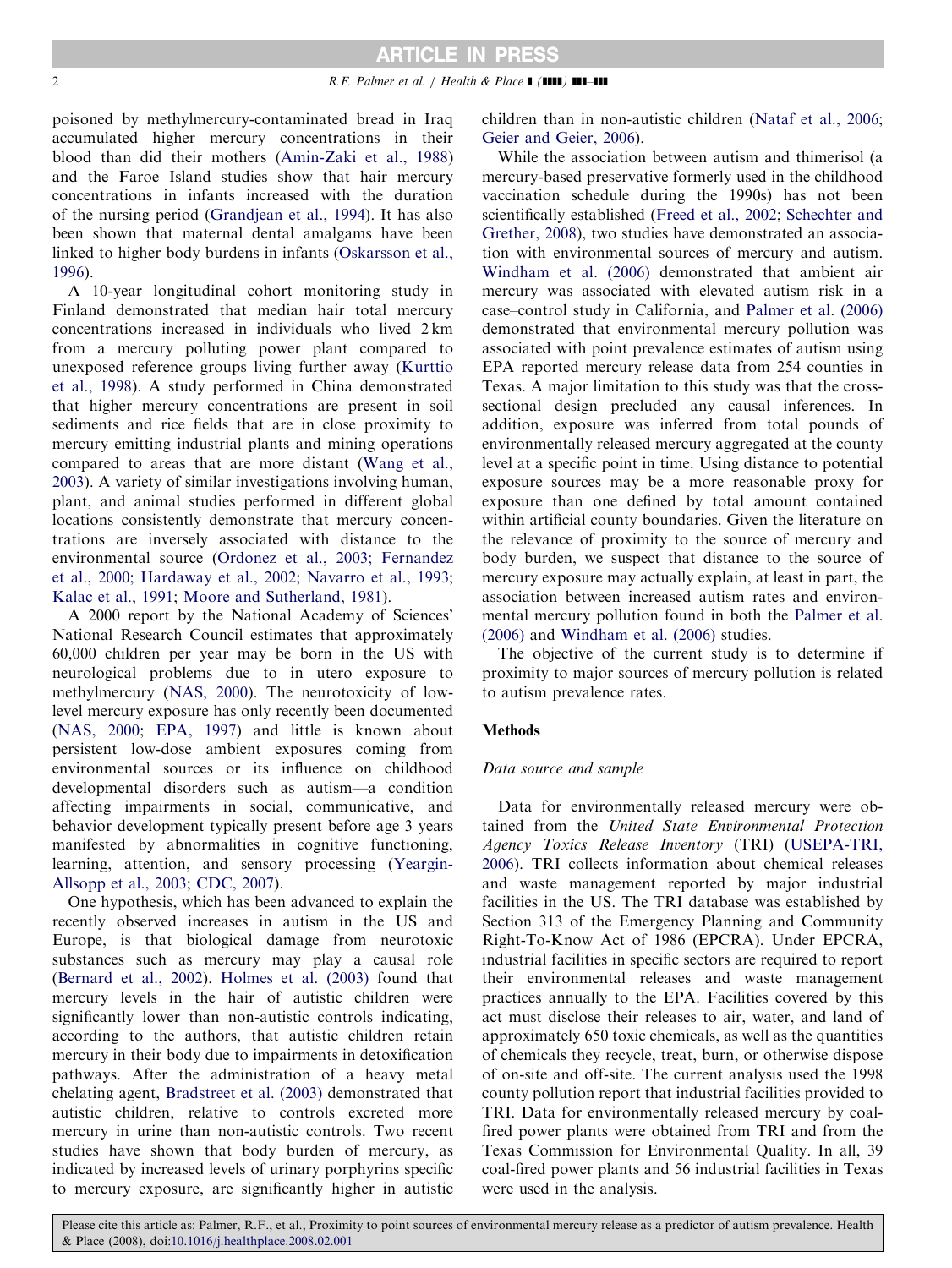## Measure of distance from mercury sources

The address location of coal-fired power plants and industrial facilities were entered into Arc-view V 9.0 Geographic Information Systems software along with polygonal shapes or boundaries of the school districts of Texas. GIS was then used to assign the XY location coordinates (latitude and longitude) of each plant and facility as well as to locate the centroid or  $XY$  geographical center of each school district. The amount of mercury emitted by each plant and by each facility was weighted on the XY coordinate of each plant's and facility's location. Using SPSS version 14 software, the distances between the XY coordinate of each source of emission and the XY coordinate of each school district centroid were calculated. As a result, each school district received a distance-in-miles measurement calculated separately for power plants and industrial facilities.

## School district data

Administrative data from the Texas Education Agency (TEA) were analyzed. In compliance with the Texas Education Code, the Public Education Information Management System (PEIMS) contains data necessary for the legislature and the TEA to perform their legally authorized functions in overseeing public education. The database consists of student demographic, personnel, financial, and organizational information. Data descriptions are available at the TEA website [http://www.tea.state.tx.us/data.html.](http://www.tea.state.tx.us/data.html) Autism counts per school district were obtained by special request from the TEA. Data were from 1040 school districts in 254 counties in Texas. Diagnoses of autistic disorder are abstracted from the school records and are made by qualified special education psychologists employed by the TEA or from psychologists or medical doctors outside the TEA system. While diagnoses were not standardized, there is considerable evidence that diagnoses of autistic disorder are made with good reliability and specificity in the field ([Eisenmajer et al., 1996](#page-5-0); [Hill et al.,](#page-6-0) [2001; Mahoney et al., 1998](#page-6-0)). Autism prevalence rates from 2002 were used as the outcome and 1997 rates were used as a covariate in multivariate regression models.

We have identified the key covariates from prior work ([Palmer et al., 2005, 2006\)](#page-6-0), which were used in this study to adjust for potential confounding. Urbanicity and School District Resources have been demonstrated to be important covariates as they relate to greater identification of autism spectrum disorders. We also include a measure of ethnicity (percent white in school district).

## **Urbanicity**

Eight separate demographically defined school district regions were used in the analysis as defined by the TEA: major urban districts and other central cities (1) major suburban districts and other central city suburbs (2) nonmetropolitan and rural school districts (5).

In the current analysis, dummy variables were included in the analysis coding urban (dummy variable 1, and suburban (dummy variable 2), contrasted with non-metro and rural districts which were the referent group. Details and specific definitions of urbanicity categories can be obtained at the TEA website [http://www.tea.state.tx.us/](http://www.tea.state.tx.us/data.html) [data.html.](http://www.tea.state.tx.us/data.html)

Racial composition was accounted for by the proportion of White children enrolled in schools within each district.

Total number of students reflects all enrolled students in the districts 2002 school year and was used as the denominator in calculating autism rates.

District population wealth was calculated as the district's total taxable property value in 1998 as determined by the Comptroller's Property Tax Division (CPTD), divided by the total number of students in the district in 1998. Property value was determined by the CPTD as part of its annual study, which attempts to present uniformly appraised property valuations statewide. The CPTD value is calculated by applying ratios created from uniform independent appraisals to the district's assessed valuations.

## Statistical methods

District autism data in 2002 were treated as event counts and used as the outcome in a Poisson regression model predicted by pounds of environmental mercury release in 1998, distance to sources of the release, and the relevant covariates. Total number of students enrolled in each district for 2002 defined the rates for each district. An over dispersion correction was applied due to the mean and variance not being equal. Due to the hierarchical structure of the data (e.g. districts nested within counties), the Poisson model was fit using MlWin multilevel modeling software ([Rasbash et al., 1999\)](#page-6-0) to obtain unbiased standard errors. Polynomials were added to the model to determine if a non-linear association was present between pounds of mercury, distance and autism rates. Regression coefficients of the models are reported as incident rate ratios by exponentiating the Poisson model coefficients.

## Modeling strategy

Pounds of mercury release were first entered into the model followed by polynomial functions to access nonlinear associations with autism rates. Next, distance was entered into the model to determine if it decreased the effect of pounds. Finally all covariates were entered: baseline autism rates in 1997, urbanicity, racial composition, proportion of economically disadvantaged students, and district population wealth. Note that mercury release data from 1998 are used to predict autism rates in 2002; it is plausible to postulate that releases during 1998 would have exposure potential for a cohort who was in utero in 1997. If an effect was present, this would be reflected in the 2002 school district records—the age (5 years old) this cohort would be entering the system.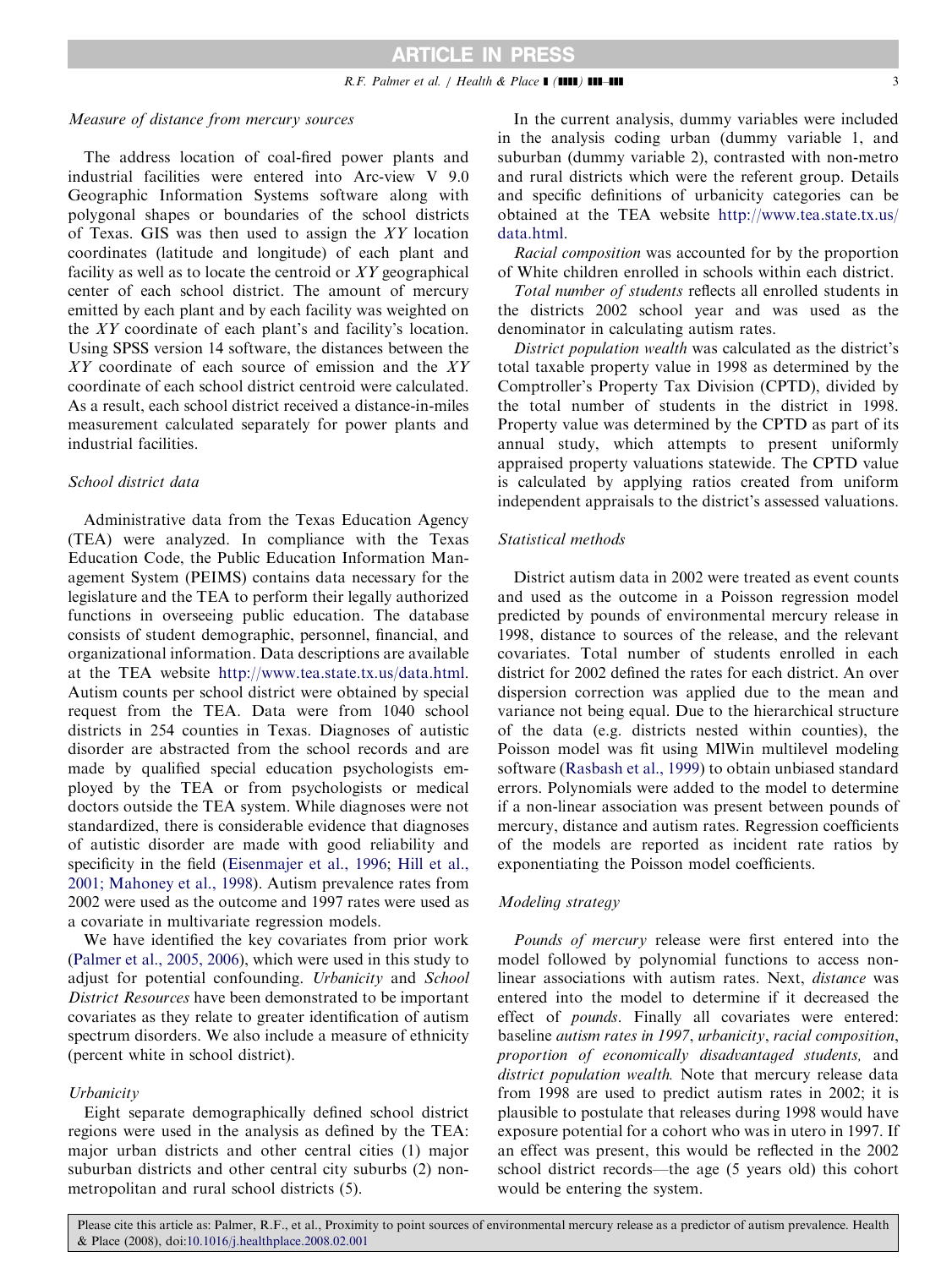### <span id="page-3-0"></span>4 R.F. Palmer et al. / Health & Place  $\blacksquare$  ( $\blacksquare$ )  $\blacksquare$

coefficient by 1000 to reflect increases in autism rates per 1000 pounds. The coefficient yields an IRR of 1.026, indicating that for every 1000 pounds of release in 1998, there is a corresponding 2.6% increase in 2002 autism rates. In model 1b, the squared term for pounds was entered into the model. Note that the linear coefficient is no longer significant and the polynomial term is. This indicates that the association between industrial sources of mercury release is non-linear—e.g. for every 1000 pounds there is an associated 1.1% accelerated risk. Adding distance to the equation in model 1c shows that

## Results

Table 1 shows the descriptive statistics of the study variables. Note that there is considerable variation in each variable. Table 2 shows the Poisson regression coefficients and the corresponding Incident Risk Ratio (IRR) for the models exploring the linear and non-linear association between 1998 mercury release from industrial sources, distance, and 2002 autism rates. Model 1a shows that environmentally released mercury in 1998 is significantly associated with autism rates in 2002. We multiplied the

| Table 1                                                           |                     |                    |                |
|-------------------------------------------------------------------|---------------------|--------------------|----------------|
| Descriptive statistics of study variables                         |                     |                    |                |
|                                                                   | Mean or percent     | Standard deviation | Range          |
| Predictor variables                                               |                     |                    |                |
| Total number pounds of mercury per year for power plants          | 1225 lb             | 946                | $8 - 2516$     |
| Total number pounds of mercury per year for industrial facilities | 1526 <sub>1</sub> b | 1909               | $3 - 6685$     |
| Minimum distance to industrial facilities                         | 39.7 miles          | 29.3               | $0.34 - 170.4$ |
| Minimum distance to power plants                                  | 71.7 miles          | 53.2               | $0.74 - 305.8$ |
| Relevant demographic covariates                                   |                     |                    |                |
| Value of taxable property                                         | \$265,148           | \$328,631          | 0-\$3,481,369  |
| Percent urban                                                     | $4\%$               |                    |                |
| Percent suburban                                                  | 15%                 |                    |                |
| Percent White                                                     | $61.5\%$            |                    | $0 - 100\%$    |
| Proportion autism 1997 (rate per 1000)                            | 0.85                | 2.1                | $0 - 26.3$     |
| Outcome variable                                                  |                     |                    |                |
| Proportion autism 2002 (rate per 1000)                            | 2.0                 | 3.2                | $0 - 39.5$     |

#### Table 2

2002 Autism rates as a function of industrial release of mercury in 1998

| Model 1: 2002 autism rates as function of<br>1998 pounds of mercury emission from<br>industrial sources | Amount of<br>$Hg$ (per<br>10001b | Amount of<br>$Hg$ (per<br>$10001b)^2$ | Distance to<br>industrial sources<br>per 10 miles | 1997<br>autism<br>rates | District<br>Wealth (per<br>\$100,000) | Urban<br>vs. rural | Suburban<br>vs. rural | Percent<br>White    |
|---------------------------------------------------------------------------------------------------------|----------------------------------|---------------------------------------|---------------------------------------------------|-------------------------|---------------------------------------|--------------------|-----------------------|---------------------|
| Model 1a                                                                                                |                                  |                                       |                                                   |                         |                                       |                    |                       |                     |
| Regression coefficient (standard error)                                                                 | .026<br>$(.010)^*$               |                                       |                                                   |                         |                                       |                    |                       |                     |
| Incident Risk Ratio                                                                                     | 1.026                            |                                       |                                                   |                         |                                       |                    |                       |                     |
| Model 1b                                                                                                |                                  |                                       |                                                   |                         |                                       |                    |                       |                     |
| Regression coefficient (standard error)                                                                 | $-.007$<br>$(.014)^{ns}$         | .018<br>$(.006)$ **                   |                                                   |                         |                                       |                    |                       |                     |
| Incident Risk Ratio                                                                                     |                                  | 1.018                                 |                                                   |                         |                                       |                    |                       |                     |
| Model 1c                                                                                                |                                  |                                       |                                                   |                         |                                       |                    |                       |                     |
| Regression coefficient (standard error)                                                                 | .021<br>$(.015)^{ns}$            | .02<br>$(.006)$ **                    | $-.014$<br>$(.006)^*$                             |                         |                                       |                    |                       |                     |
| Incident Risk Ratio                                                                                     |                                  | 1.020                                 | 0.986                                             |                         |                                       |                    |                       |                     |
| Model 1d                                                                                                |                                  |                                       |                                                   |                         |                                       |                    |                       |                     |
| Regression coefficient (standard error)                                                                 | .003<br>$(.011)^{ns}$            | .018<br>$(.005)$ **                   | $-.02$<br>$(.008)^*$                              | .16<br>$(.01)$ ***      | .047<br>$(.01)^{**}$                  | .29<br>$(.04)$ *** | .33<br>$(.04)$ ***    | .004<br>$(.001)$ ** |
| Incident Risk Ratio                                                                                     |                                  | 1.018                                 | .980                                              | 1.170                   | 1.048                                 | 1.33               | 1.39                  | 1.004               |

Note: Second column reflects the amount of mercury squared, the non-linear polynomial term.

ns: not significant

 $p < .05.$ <br>\*\*p < .01.<br>\*\*\*p < .00

 $**_p < .001$ .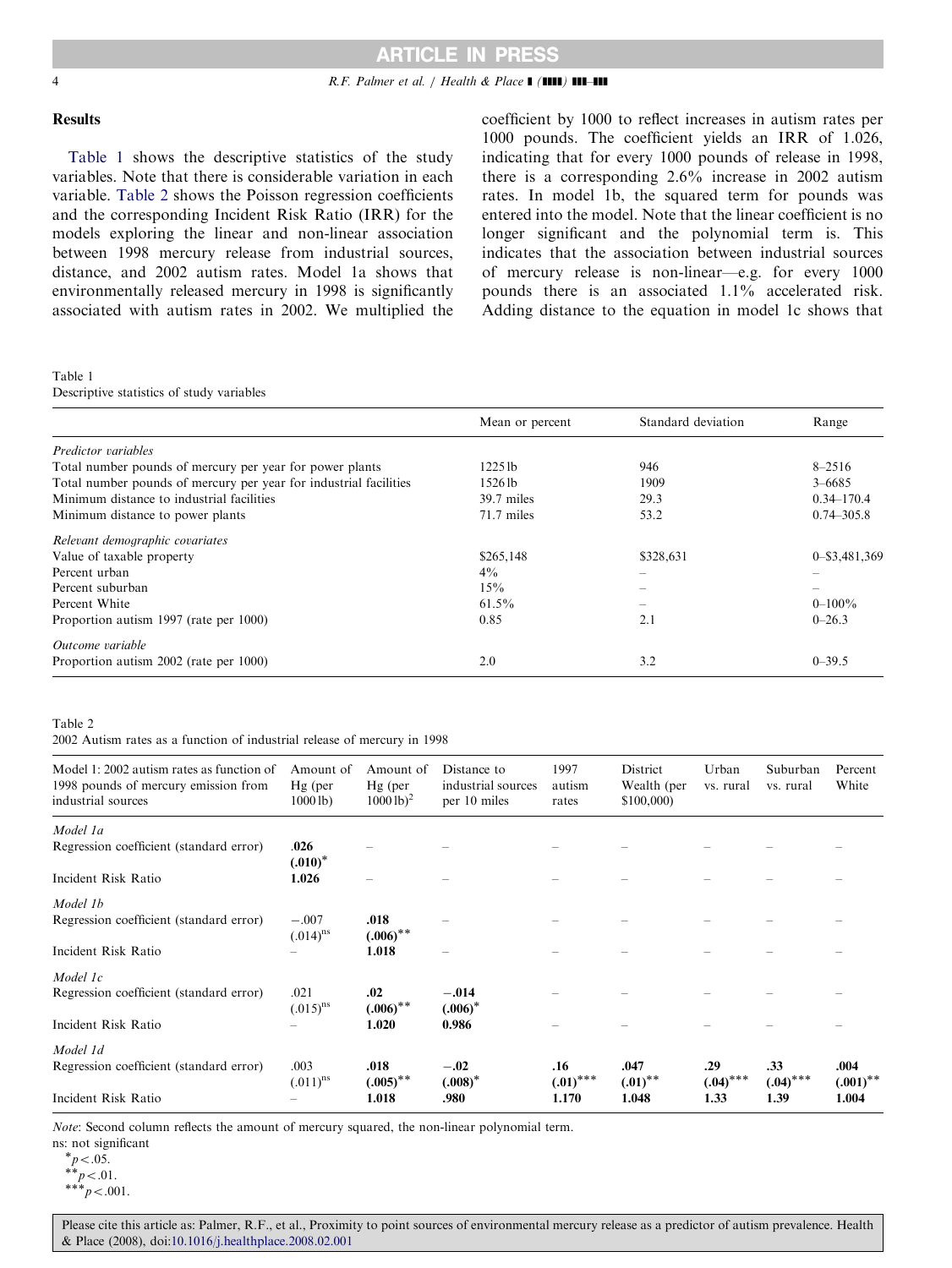| 2002 Autism rates as a function of power plant release of mercury<br>Table 3                                                                                          |                           | in 1998                                                           |                                                   |                         |                                              |                         |                                     |                               |
|-----------------------------------------------------------------------------------------------------------------------------------------------------------------------|---------------------------|-------------------------------------------------------------------|---------------------------------------------------|-------------------------|----------------------------------------------|-------------------------|-------------------------------------|-------------------------------|
| Model 2: 2002 autism rates as function of 1998 pounds<br>of mercury emission from power plant sources                                                                 | Pounds of Hg<br>per 1000  | (Pounds of Hg per<br>Non-linear term<br>10000 <sup>2</sup>        | industrial sources<br>per 10 miles<br>Distance to | 1997 autism<br>rates    | District Wealth (per Urban vs.<br>\$100,000) | rural                   | Suburban vs. Percent White<br>rural |                               |
| Regression coefficient (standard error)<br>Incident Risk Ratio<br>Model 2a                                                                                            | $0.181(0.18)$ *<br>1.037  | $\overline{\phantom{a}}$<br>$\begin{array}{c} \end{array}$        |                                                   |                         |                                              |                         | ľ                                   |                               |
| Regression coefficient (standard error)<br>Incident Risk Ratio<br>Model 2b                                                                                            | $.044(.020)*$<br>1.044    | $.050(.030)$ <sup>ns</sup><br>$\begin{array}{c} \end{array}$      | ľ                                                 |                         |                                              |                         | Ï                                   |                               |
| Regression coefficient (standard error)<br>Incident Risk Ratio<br>Model 2c                                                                                            | $.017(022)^{ns}$          | Ï                                                                 | $011(.040)$ *<br>989                              |                         |                                              |                         | Ï<br>Ï                              | Ī<br>$\overline{\phantom{a}}$ |
| Regression coefficient (standard error)<br>Incident Risk Ratio<br>Model 2d                                                                                            | $.003(011)$ <sup>ns</sup> | $\overline{\phantom{a}}$<br>$\begin{array}{c} \hline \end{array}$ | $0.045$ <sup>*</sup><br>986                       | $.161(01)$ ***<br>1.170 | $045(01)$ **<br>1.056                        | $.290(.04)$ ***<br>1.33 | $.330(.04)$ ***<br>1.39             | $.005(0.001)$ **<br>1.005     |
| Note: Second column reflects the amount of mercury squared, the non-linear polynomial term.<br>ns: not significant<br>* $p < 05$ .<br>** $p < 01$ .<br>*** $p < 01$ . |                           |                                                                   |                                                   |                         |                                              |                         |                                     |                               |

for every 10 miles away from the source there is a decreased autism Incident Risk of 1.4%. Adding non-linear terms for distance (distance squared and the square root of distance) (not depicted) was not significant and therefore not utilized in other models. Model 1d is the fully adjusted model depicting that the positive non-linear term for pounds, and the inverse association for distance, remain independently associated with 2002 autism rates after adjustment for 1997 autism rates, urbanicity, racial composition, and district wealth. Urbanicity and 1997 autism rates demonstrate to be the strongest predictors of 2002 autism rates in the final model.

Table 3 shows the Poisson regression coefficients and the corresponding IRR for the models exploring the linear and non-linear association between 1998 mercury release from power plant sources, distance to these sources, and 2002 autism rates.

Model 2a shows that environmentally released mercury from power plants in 1998 is significantly associated with autism rates in 2002. For every 1000 pounds of release there is a corresponding 3.7% increase in autism rates. In model 2b, the squared term for pounds was entered into the model and was not significant and therefore, not used in the subsequent models. Adding distance to the equation in model 2c shows that for every 10 miles away from the source, there is a significant  $1\%$  decrease in the autism Incident Risk. A 20-mile distance would yield a 2.2% decreased risk. Adding non-linear distance terms (distance squared and the square root of distance) (not depicted) was not significant and therefore not utilized in the next model. Most importantly however, in model 2c, the coefficient for pounds is no longer significant. This suggests that the direct effect between pounds of release in 1998 and 2002 autism rates are fully explained by distance to the source of release. The fully adjusted model 2d shows that this effect remains independent after adjustment for the covariates.

# Discussion

These results build upon two prior studies demonstrating an association between environmental mercury release and autism rates ([Palmer et al., 2006;](#page-6-0) [Windham et al., 2006\)](#page-6-0). The current study shows that environmental mercury in 1998 is associated with autism rates in 2002 after adjusting for other relevant sociodemographic covariates including autism rates in 1997. This is consistent with the prior reports. The novel findings in this study are that distance to the sources of mercury release was independently related to autism rates. In the separate analysis of power plant emissions, distance to the source fully explained the association between total pounds of mercury release and autism rates.

We also found that the association between releases from industrial rather than power plant sources was nonlinear—e.g. increases in pounds from industrial sites were associated with an accelerated risk function. This difference in the shapes of the exposure-response curve for industrial

 $R.F.$  Palmer et al. / Health & Place  $\blacksquare$  ( $\blacksquare$ )  $\blacksquare$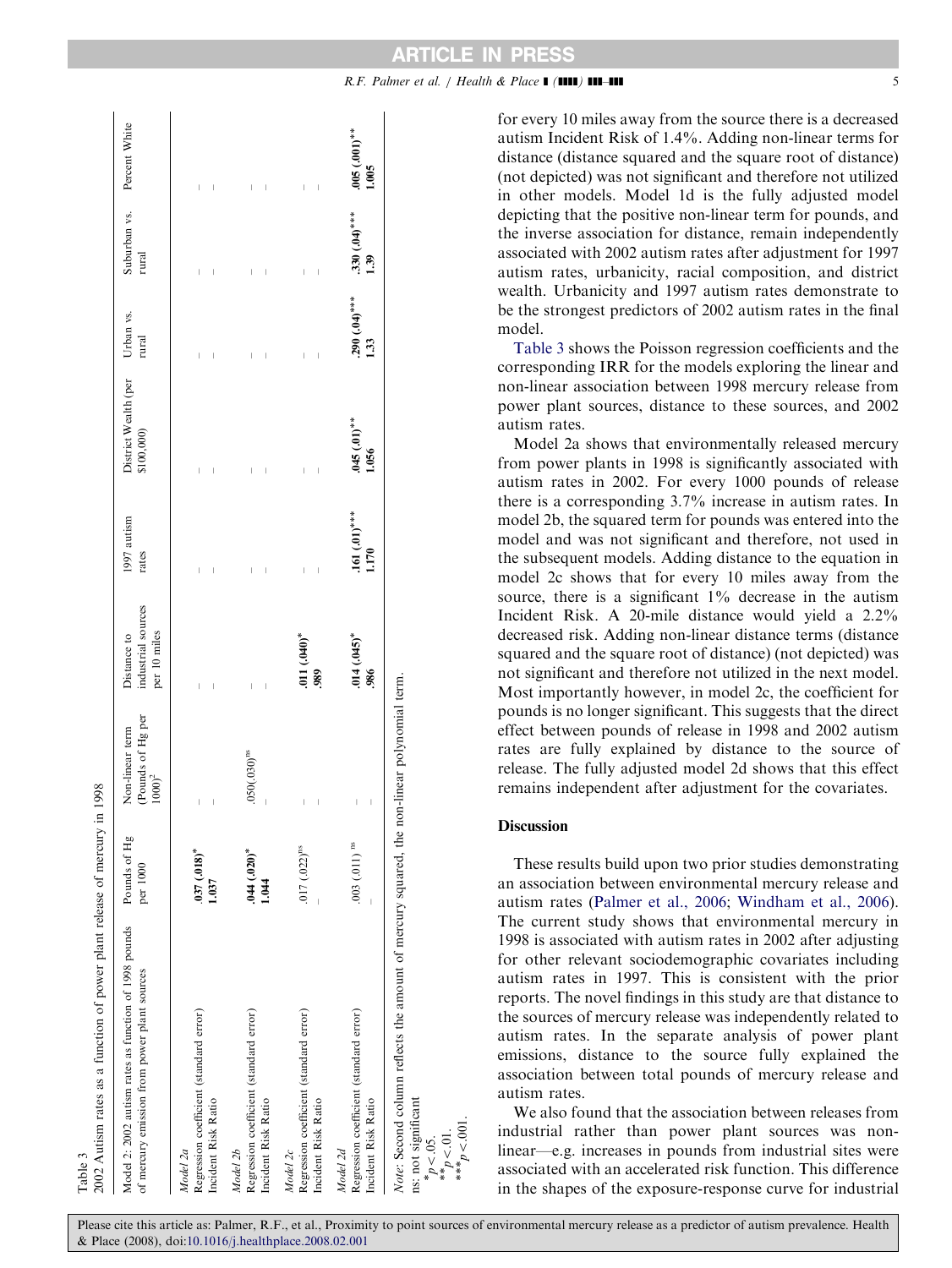<span id="page-5-0"></span>release (exponential increase) versus release from power plants (linear) might be explained by the fact that pollution from industrial sources are relatively more localized and not as far spreading as pollution from power plants. It is reasonable to suspect that greater local release could cause exponential effects as compared to more widely distributed releases.

On the other hand, the non-linear functions for distance were not significantly related to the outcome. It is plausible to suspect that exposure mediated by distance from the source depends more on other factors such as characteristics of the physical environment and predominant wind or rain patterns rather than simply distance alone. Exposure from power plants can potentially span thousands of miles and modeling the kinds of factors that affect exposure over time would require data that are not readily available. Notwithstanding, the results demonstrate an overall inverse association between distance to the source of release and subsequent autism rates. While these effects are relatively small, they are significant and demonstrate potential public health risks.

Although a major limitation to this study is that we cannot verify exposure at the individual level, a host of other plant, animal and human studies have demonstrated that distance to sources of environmental mercury exposure are related to increased body burdens of mercury [\(Ordonez et al., 2003; Fernandez et al., 2000; Hardaway et](#page-6-0) [al., 2002;](#page-6-0) [Navarro et al., 1993](#page-6-0); [Kalac et al., 1991](#page-6-0); [Moore](#page-6-0) [and Sutherland, 1981](#page-6-0)). However, the effects of duration and dose amounts of environmental exposures are not currently known—and we do not know that body burden of mercury is in fact related to the potential exposure measures used in these analyses.

Mercury is a known immune modulator [\(Moszczynski,](#page-6-0) [1997\)](#page-6-0). These effects include the production of autoantibodies to myelin basic protein (El-Fawal et al., 1999) and effects on the ratio of Th1/Th2 immunity factors [\(Kroemer](#page-6-0) [et al., 1996\)](#page-6-0). This is consistent with the literature demonstrating similar types of altered immune function in autistic children [\(Singh et al., 1997;](#page-6-0) [Singh and Rivas, 2004;](#page-6-0) [Krause](#page-6-0) [et al., 2002;](#page-6-0) Cohly and Panja, 2005; [Vojdani et al., 2003\)](#page-6-0). However, unlike the specific vector known about exposure through fish consumption, very little is known about exposure routes from seemingly randomly distributed ambient exposures in the environment—particularly in air.

Even if ambient air, ground exposure routes, and lowlevel toxic thresholds can be identified by researchers, differential genetic susceptibilities in the ability to metabolize heavy metals and other pollutants would still need to be considered in future research [\(Herbert et al., 2006\)](#page-6-0). While inconclusive to date, the existing studies warrant the need for further investigation on environmental mercury pollution and the developmental health of children.

There are some important limitations to this manuscript that should be addressed. First, these data do not reflect the true community prevalence rates of autism, largely because children who are not of school age are not counted in the TEA data system. This is reflected in the  $\frac{1}{500}$  autism rates for 2002 present in [Table 1](#page-3-0)—which are lower than the current CDC reports of  $\frac{1}{150}$  (CDC, 2007).

Further, individual risk cannot be inferred from population-based ecological studies such as this. Further, conclusions about exposure are limited, because distance was not calculated from individual homes to the pollution source, but from school district centroids of varying sizes. Rural school districts are usually larger in size than urban school districts and are one good reason to include urbanicty as covariates in these models.

This study should be viewed as hypothesis generating—a first step in examining the potential role of environmental mercury and childhood developmental disorders. Nothing is known about specific exposure routes, dosage, timing, and individual susceptibility. We suspect that persistent low-dose exposures to various environmental toxicants, including mercury, that occur during critical windows of neural development among genetically susceptible children (with a diminished capacity for metabolizing accumulated toxicants) may increase the risk for developmental disorders such as autism. Successfully identifying the specific combination of environmental exposures and genetic susceptibilities can inform the development of targeted prevention intervention strategies.

#### References

- Amin-Zaki, L., Elhassani, S., Majeed, M.A., et al., 1988. Studies of infants postnatally exposed to methylmercury. Journal of Pediatrics 41, 475–482.
- Agency for Toxic Substances and Disease Registry (ATSDR), 2001. CERCLA Priority List of Hazardous Substances. US Department of Health and Human Services, Public Health Service, Atlanta, GA  $\langle$  [http://www.atsdr.cdc.gov/cercla/](http://www.atsdr.cdc.gov/cercla) $\rangle$  (accessed 10/07).
- Bernard, S., Enayati, A., Roger, H., Binstock, T., Redwood, L., 2002. The role of mercury in the pathogenesis of autism. Molecular Psychiatry 7, S42–S43.
- Bradstreet, J., Geier, D., Kartzinel, J., Adams, J., Geier, M., 2003. A case–control study of mercury burden in children with autistic spectrum disorders. Journal of American Physicians and Surgeons 8 (3), 76–79.
- Centers for Disease Control and Prevention, 2007. Prevalence of Autism Spectrum Disorders—Autism and Developmental Disabilities Monitoring Network, Six Sites, United States, 2000, Surveillance Summaries, MMWR 56 (No. SS-1).
- Cohly, H.H., Panja, A., 2005. Immunological findings in autism. International Review of Neurobiology 71, 317–341.
- Ebinghaus, R., Kock, H., Schmolke, S., 2001. Measurements of atmospheric mercury with high time resolution: recent applications in environmental research and monitoring. Fresenius Journal of Analytical Chemistry 371, 806–815.
- Eisenmajer, R., Prior, M., Leekam, S., Wing, L., Gould, J., Welham, M., 1996. Comparison of clinical symptoms in autism and Asperger's disorder. Journal of the American Academy of Child and Adolescent Psychiatry 35 (11), 1523–1531.
- El-Fawal, HA., Waterman, S.J., De Feo, A., Shamy, M.Y., 1999. Neuroimmunotoxicology: humoral assessment of neurotoxicity and autoimmune mechanisms. Environmental Health Perspectives 107 (Suppl 5), 767–775.
- Environmental Protection Agency, 1997. Mercury study report to Congress. Publication number: EPA 452/R97-003.